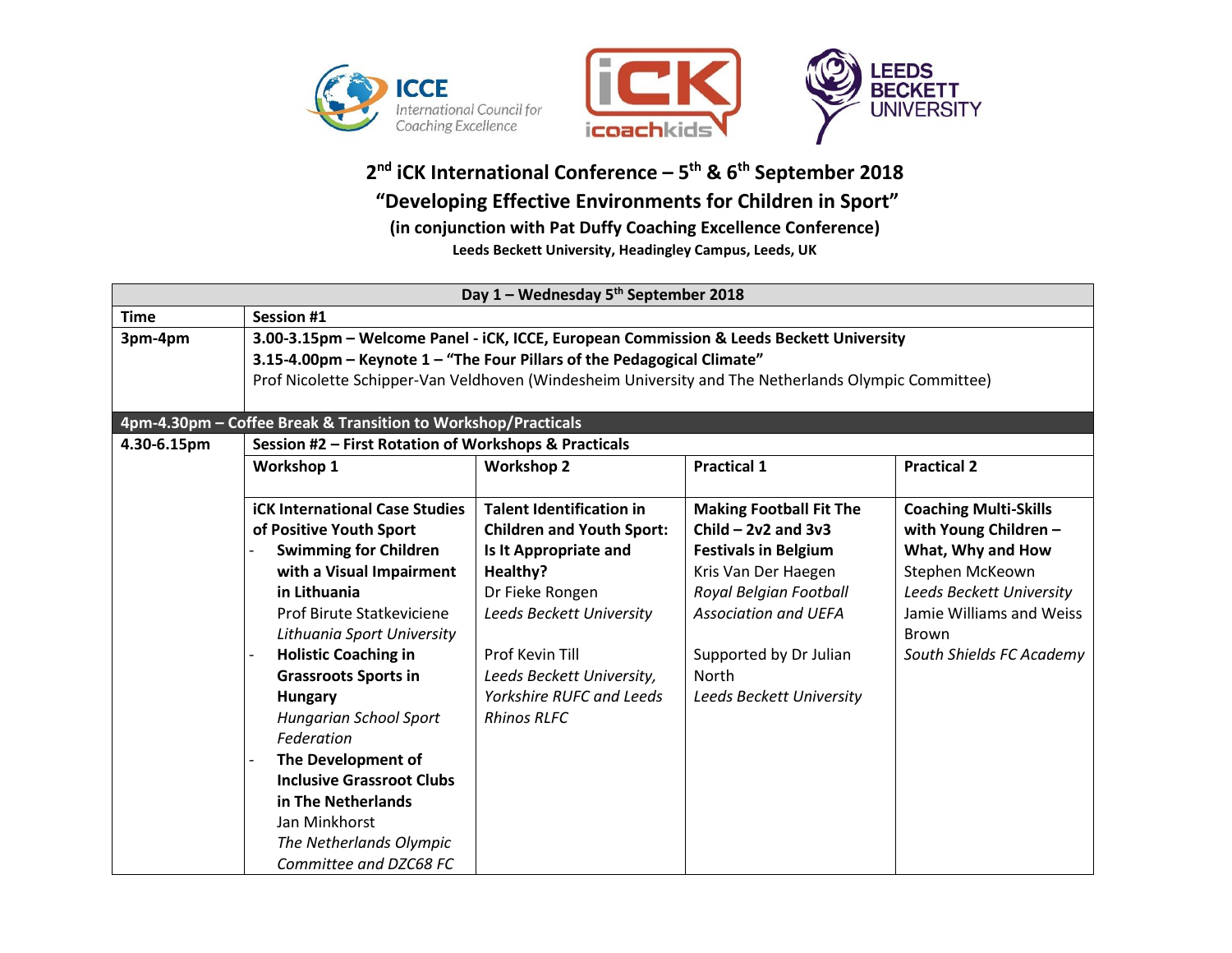## **6.15-7pm – Informal Dinner, Launch of iCK Massive Open Online Course #1 & Transition**

During the informal dinner, ICCE Secretary General, Dr Ladislav Petrovic and iCoachKids Project Director Dr Sergio Lara-Bercial will officially launch the first of three FREE Massive Open Online Courses for Children's Coaches – *Developing Effective Environments for Children in Sport*

| 7pm-8.45pm        | Session #3 - Second Rotation of Workshops & Practicals |                                  |                                  |                                   |  |  |
|-------------------|--------------------------------------------------------|----------------------------------|----------------------------------|-----------------------------------|--|--|
|                   | <b>Workshop 3</b>                                      | <b>Workshop 4</b>                | <b>Practical 3</b>               | <b>Practical 4</b>                |  |  |
|                   | The Role of Parents in                                 | <b>Monitoring Training Loads</b> | Turn Off the GPS Coach!          | <b>Coaching for Personal</b>      |  |  |
|                   | Youth Sport: Building the                              | and Wellbeing of Youth           | <b>Coaching Children to</b>      | Development - Integrating         |  |  |
|                   | <b>Coach-Parent-Child</b>                              | <b>Sport Participants</b>        | <b>Think</b>                     | <b>Psychosocial Outcomes into</b> |  |  |
|                   | Partnership                                            | Prof Kevin Till                  | Dr Sergio Lara-Bercial           | <b>Your Sessions</b>              |  |  |
|                   | Dr Ian Cowburn                                         | Leeds Beckett University,        | <b>International Council for</b> | Dr Tom Mitchell                   |  |  |
|                   | Leeds Beckett University                               | <b>Yorkshire RUFC and Leeds</b>  | Coaching Excellence and          | Leeds Beckett University and      |  |  |
|                   |                                                        | <b>Rhinos RLFC</b>               | Leeds Beckett University         | <b>Doncaster Rovers FC</b>        |  |  |
|                   |                                                        | Dr Stacey Emmonds                | – iCoachKids Director            |                                   |  |  |
|                   |                                                        | Doncaster Rovers and             |                                  | Dr Andy Abraham                   |  |  |
|                   |                                                        | <b>England Rugby League</b>      | Dr Dave Alder                    | Leeds Beckett University and      |  |  |
|                   |                                                        |                                  | Leeds Beckett University         | <b>Otley Zebras RUFC</b>          |  |  |
|                   |                                                        |                                  | and Bradford City FC             |                                   |  |  |
|                   |                                                        |                                  | Academy                          |                                   |  |  |
|                   |                                                        |                                  |                                  |                                   |  |  |
| 8.45 - Departures |                                                        |                                  |                                  |                                   |  |  |

**Day 2 Schedule Overleaf**